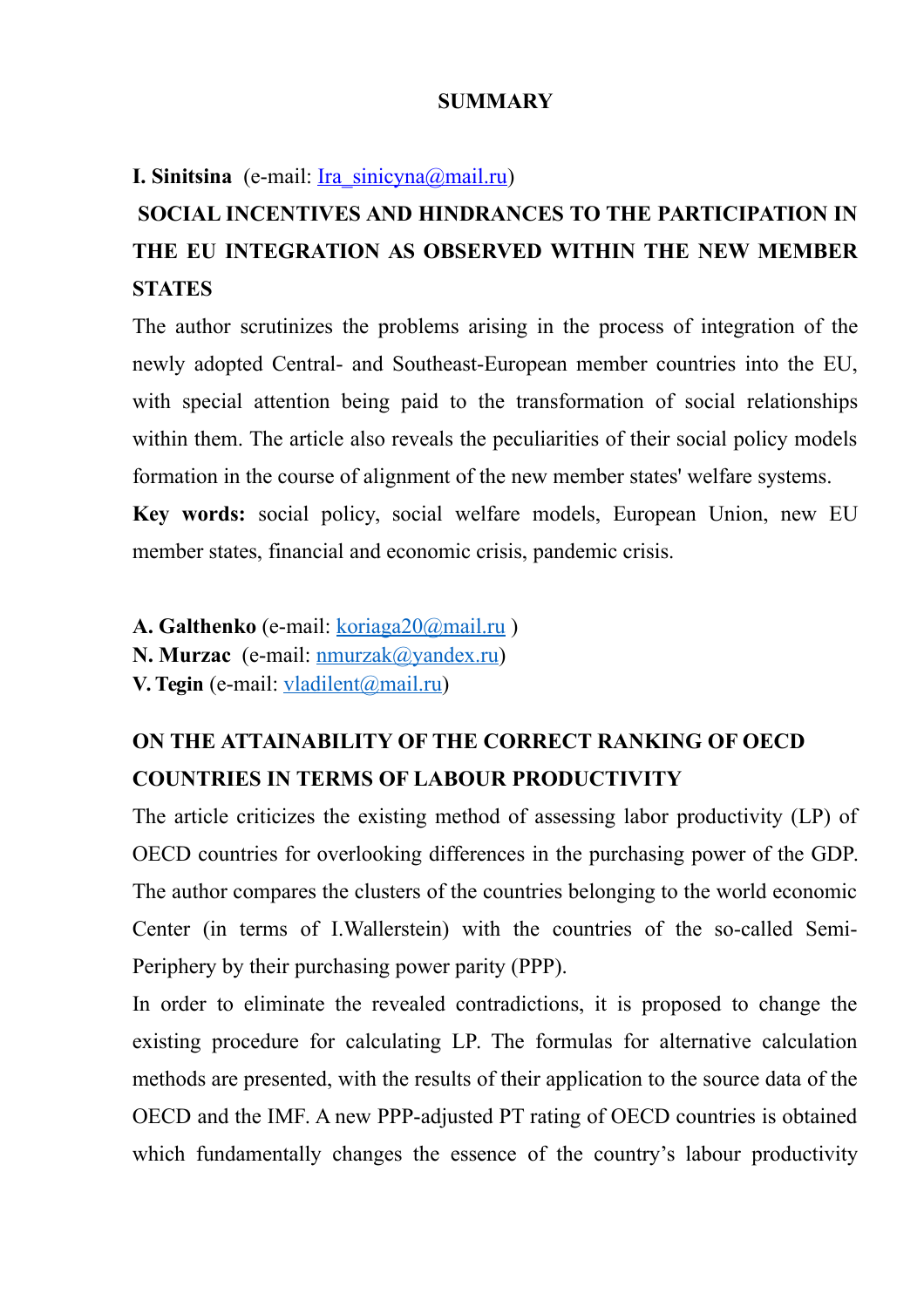concept. The author draws a conclusion, that the importance of the Semi-Periphery countries has been underestimated by approximately 2 times so far.

**Keywords:** purchasing power parity, indicator of a country's belonging to the world economic Center, Semi-Periphery, parity of labor productivity, dynamic price equilibrium, new pricemetric paradigm.

#### A. Musaev (e-mail: akif.musayev@gmail.com)

### **MODELING THE FORMATION OF THE SHADOW ECONOMY BY MEANS OF HIDDEN PROFITABILITY INDICATORES**

The article discusses the development of an integral tax burden model based on the coefficient of production potential used by the author and on a model for quantifying the shadow economy in terms of profitability, based on the Von Neumann-Morgenstern utility function. A methodology for assessing the impact of the shadow economy, formed as a result of concealing a certain part of real profitability by economic entities, on real turnover and on the loss of budget revenues is proposed.

**Keywords:** shadow economy, utility, profitability, tax burden, financial sanctions.

#### **A. Sedlov** (e-mail: sedlovap@bk.ru)

## **PRIORITIES OF EXTERNAL LABOUR MIGRATION IN RUSSIA: A HISTORICAL OVERVIEW FROM THE IMPERIAL PAST TO THE PERIOD OF COVID-19 PANDEMIC**

The article describes the liberal features of immigration in the early periods of the state development and in the initial period of the post-Soviet era, and the subsequent formation of a stable paradigm of restrictions based on preferences for skilled workers and on curbing mass migration. The coronavirus crisis in Western countries is characterized by massive reimmigration of foreigners. In Russia, due to the closure of borders and the strict quarantine regime, a significant excess of labor immigration from the Central Asian countries is observed.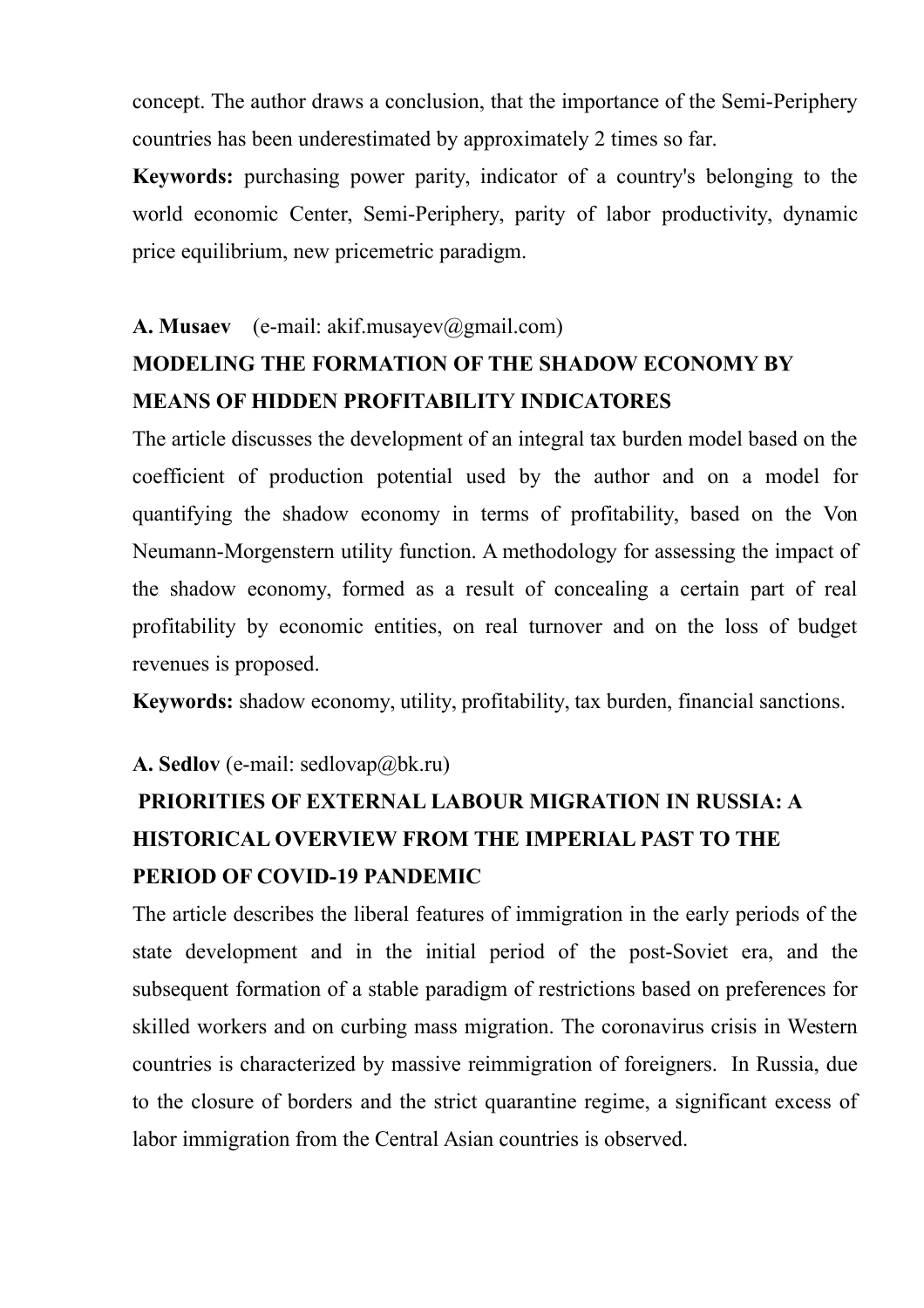**Keywords:** migration paradigm, international comparisons, immigration to Russia, evolution of restrictions, pandemic, social risks.

# **C. Shadybekova** (e-mail: [shadybekova.klara@gmail.com\)](mailto:shadybekova.klara@gmail.com) **WHAT ROLE CAN SMALL AND MEDIUM-SIZED BUSINESSES PERFORM IN ENSURING ECONOMIC RECOVERY IN THE KYRGYZ REPUBLIC?**

The pandemic has exacerbated the import dependence of the Kyrgyz economy. Because of the insufficient capital, the motivation for entrepreneurial activity is focused on unoccupied niches in trade and services. Kyrgyz producers, who could provide the domestic market with analogs of foreign-made goods, cannot cope with this task due to the lack of financial resources for the purchase of equipment. The article substantiates the need for a government strategy of import substitution, through which SMEs could participate in the production of goods for the domestic market and enter international markets. This implicates a transition from strict regulatory methods by the state bodies to self-regulation and incentives for entrepreneurs with parity in relations between the state and SMEs.

**Keywords:** small and medium business, self-regulation, import substitution, leasing, cluster industry.

#### **U. Ziyadullaev** (e-mail: <u>uz2005@yandex.ru</u>)

# **INTEGRATION INTO GLOBAL ECONOMIC RELATIONS AS AN INTEGRAL PART OF THE ECONOMY DEVELOPMENT STRATEGY OF THE REPUBLIC OF UZBEKISTAN**

The article reveals the patterns and features of the integration of the economy of the Republic of Uzbekistan into global economic relations in the context of the implementation of the Action Strategy in five priority areas of development of the Republic of Uzbekistan in 2017-2021. Strategic approaches to deepening cooperation of the Republic of Uzbekistan with global and regional powers, the CIS countries and the EAEU, primarily with the Russian Federation, as well as to